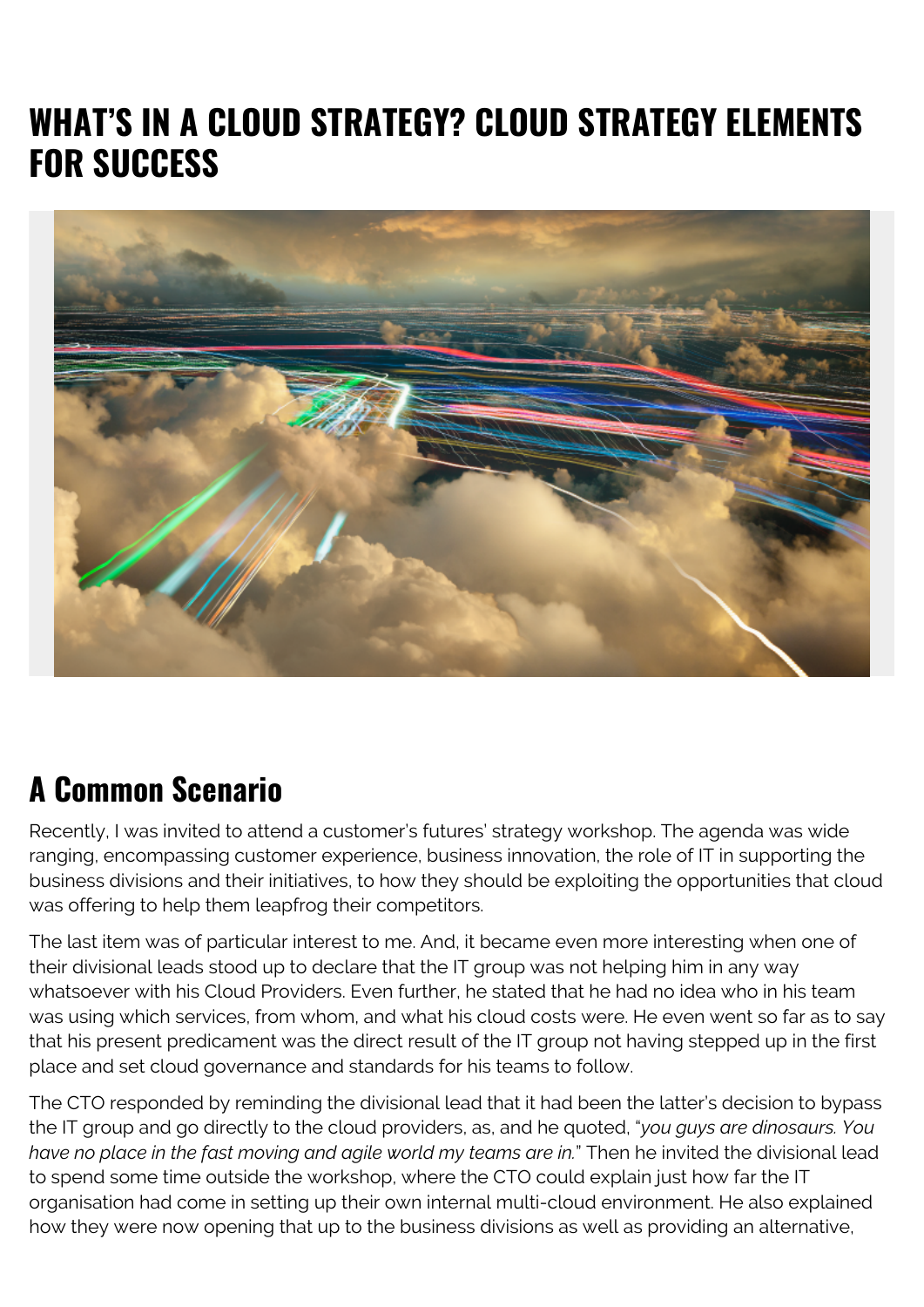cheaper option to the public cloud providers.

This was not the first - and certainly will not be the last - time that I witness this dichotomy and division surrounding the role of the IT groups and their responsibilities. The reason is that cloud is a disruptor, and most IT organisations have only recently woken up to the reality that the business units they work for are the true driving force behind the innovation that customers are demanding. More importantly, cloud plays a major part in supporting that innovation. It is vital that the IT organisations have a coherent strategy which can satisfy the business need for speed and agility as well as balancing that with a flexible, light governance and compliance framework which reduces risk and exposure to vulnerabilities.

The reality, however, is that IT cannot build a strategy by itself in its own silo; they have to recognise that they are one of many service providers to the business, and the business is driving cloud requirements to providers who can meet them within the desired timescales and assured quality parameters. And the business thinks that the public cloud providers currently are the de facto choice. The IT group's focus needs to shift to building a catalogue of services that their business units are requesting as they move into cloud. Only through a tight collaboration between IT and the business units can a strategy be created for a cloud portfolio that will meet the needs of all business unit stakeholders.

## **The first question that should be asked is: Why are we going to the cloud?**

Are you just following the herd, or do you have a valid business justification for adopting the cloud? Be very clear from the start whether your goal is for business agility and speed to market, cost reduction, flexibility or performance. Note that it may be more expensive to operate workloads in the cloud depending on your application architecture, complexity, dependencies and the type of contract you sign up to.

Once you have determined the "*Why,*" there are four key areas that should be considered when setting your cloud strategy. By understanding and acting on these areas, your company will arrive at a sound cloud strategy that represents what the company as a whole needs to accomplish—for itself, for its customers as well as identifying the impact for all stakeholders and the IT solutions required to monitor, manage and maintain their cloud environments and workloads.

**1) Cloud governance and service management skills: Supporting cloud** – I heard a colleague state that support for the cloud was no different to that for on-premise. That is true, in the sense that you require the same types of staff capability. However, those resources need to know about the cloud, and that extends to support skillsets as well. You cannot take a traditional IT architect and expect them to step up to building cloud applications and environments without some serious enablement and up skilling. The same applies to service management tooling-–don't expect the traditional discovery, event management and capacity management tools to work as-is.

IT and business units need to ask themselves: do we have the right tools and skills to be able to monitor, manage and support cloud? And even more importantly, what are the required parameters for the governance and compliance framework which will set and manage cloud standards and policies? Based on conversations with customers, governance, or the lack thereof, is consistently an issue. Hence, plans should be made to set up the governance framework, stand up a Cloud Centre of Excellence, and hire a Cloud Architect at the very beginning of the cloud journey. The latter is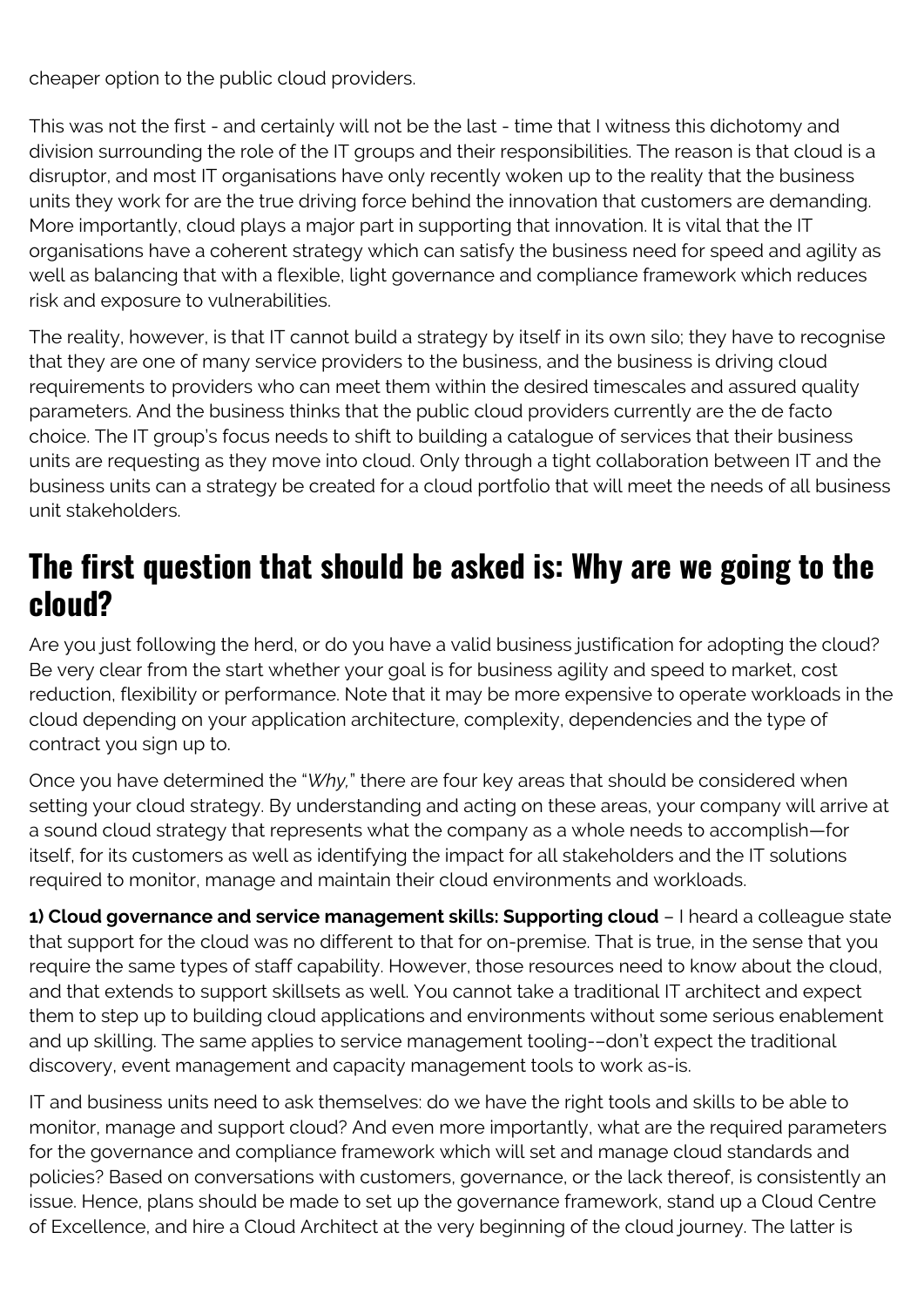critical in both informing the strategy and to take a lead in setting the policies and standards across the business.

**2) What should be moved into the Cloud: A Cloud Decision Framework** – Taking advantage of cloud is much more than subscribing to [IaaS, PaaS, and SaaS](https://blogs.bmc.com/blogs/saas-vs-paas-vs-iaas-whats-the-difference-and-how-to-choose/) and hoping that the same support, compliance, and risk requirements will apply, or that they will be handled by the provider. An organisation needs to be able to determine which of their workloads should, and could be moved into the cloud. The key tool to help answer this is a decision framework. A decision framework looks at and scores the workload across the key domains that can act as an inhibitor or a driver for the cloud migration.



The cloud

decision framework is used to determine whether the business benefits outweigh the risks, and what are the justifications, together with mitigations which would allow a migration. In this particular example, the drivers were clearly dominant. However, there is one concern, security and compliance which is weighted heavily given what's at stake. Additional analysis should be carried out to identify the concerns and whether they can be addressed or mitigated. The results will determine whether public cloud can be used, or whether it is better to use an internal cloud or even if the current situation is best.

The framework should be used across all of the key workloads and applications that the business has identified as a cloud candidate.

**3) Changing your future application portfolio approach** – Most organisations do not have a strict service portfolio management process. When you move applications to the cloud, organizations need to rethink how its customer-facing and revenue-generating applications and services (i.e., the life and blood of any business) are going to be managed throughout their lifecycle once they are migrated.

The next consideration for the portfolio is related to Saas applications. How do you exploit SaaS? Can you replace existing software with SaaS models? Productivity and collaboration tools are key